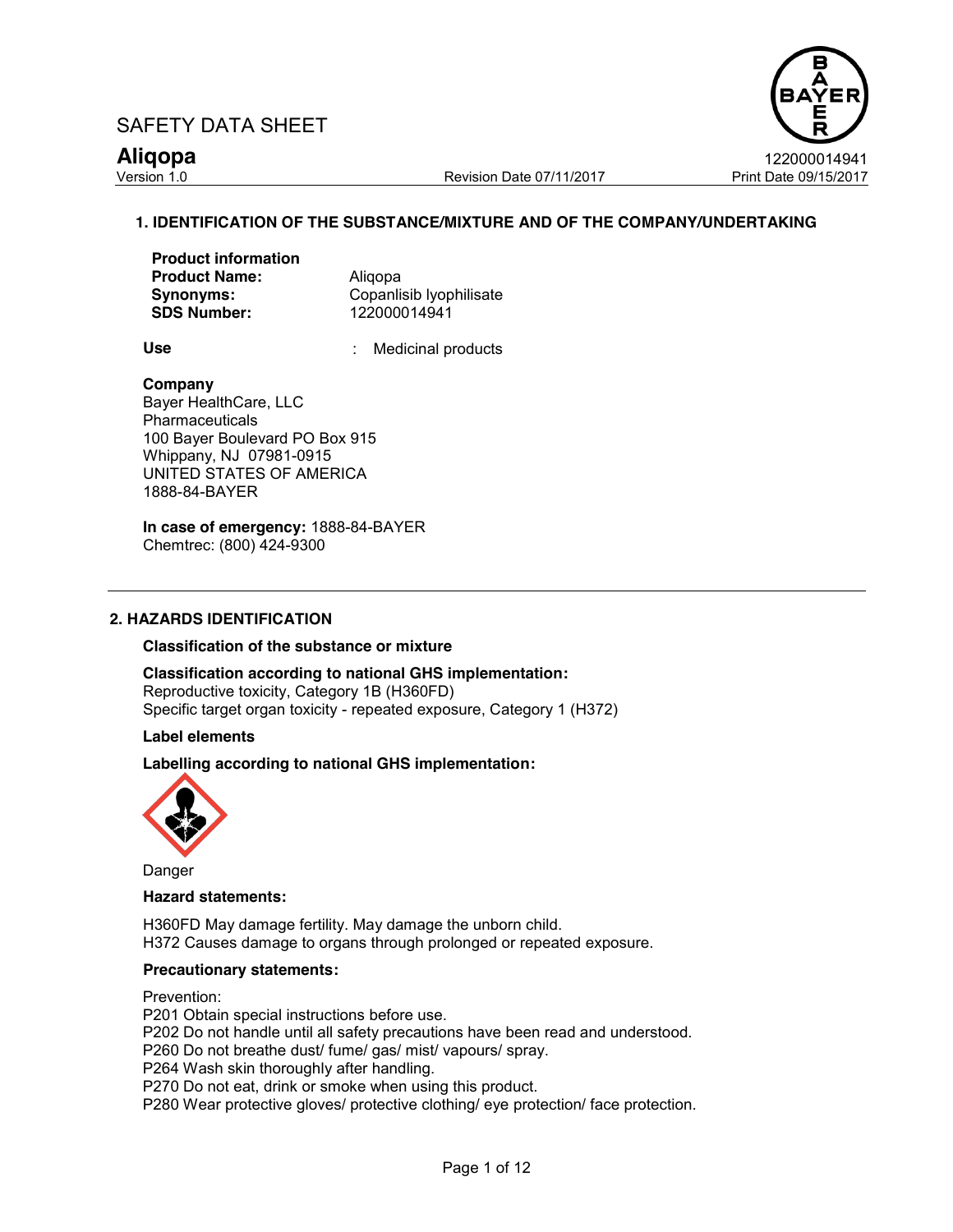Version 1.0 Revision Date 07/11/2017 Print Date 09/15/2017

**Aliqopa** 122000014941

**Hazardous components which must be listed on the label:**

**Components: CAS-No.** Copanlisib Dihydrochloride / BAY 84-1236 1402152-13-9

### **Other hazards**

Other hazards which do not result in classification: None known.

# **3. COMPOSITION/INFORMATION ON INGREDIENTS**

This product is a mixture.

#### **Hazardous components**

**Copanlisib Dihydrochloride / BAY 84-1236** Concentration [Weight percent] 35.46 CAS-No.: 1402152-13-9 CAS name: 5-Pyrimidinecarboxamide, 2-amino-N-[2,3-dihydro-7-methoxy-8-[3-(4 morpholinyl)propoxy]imidazo[1,2-c]quinazolin-5-yl]-, hydrochloride (1:2)

## **GHS Classification:**

Repr. 1B H360FD STOT RE 1 H372

**Citric acid** Concentration [Weight percent] 2.97 CAS-No.: 77-92-9 CAS name: 1,2,3-Propanetricarboxylic acid, 2-hydroxy-

# **GHS Classification:**

Eye Irrit. 2A H319

For the full text of the H-Statements mentioned in this Section, see Section 16.

## **4. FIRST AID MEASURES**

#### **Description of first aid measures**

**General advice:** No hazards which require special first aid measures.

**If inhaled:** Not an expected entry route.

**In case of skin contact:** After contact with skin, wash immediately with plenty of soap and water. If skin reactions occur, contact a physician.

**In case of eye contact:** In the case of contact with eyes, rinse immediately with plenty of water and seek medical advice.

**If swallowed:** In case of accidental ingestion, contact your regional poison center or physician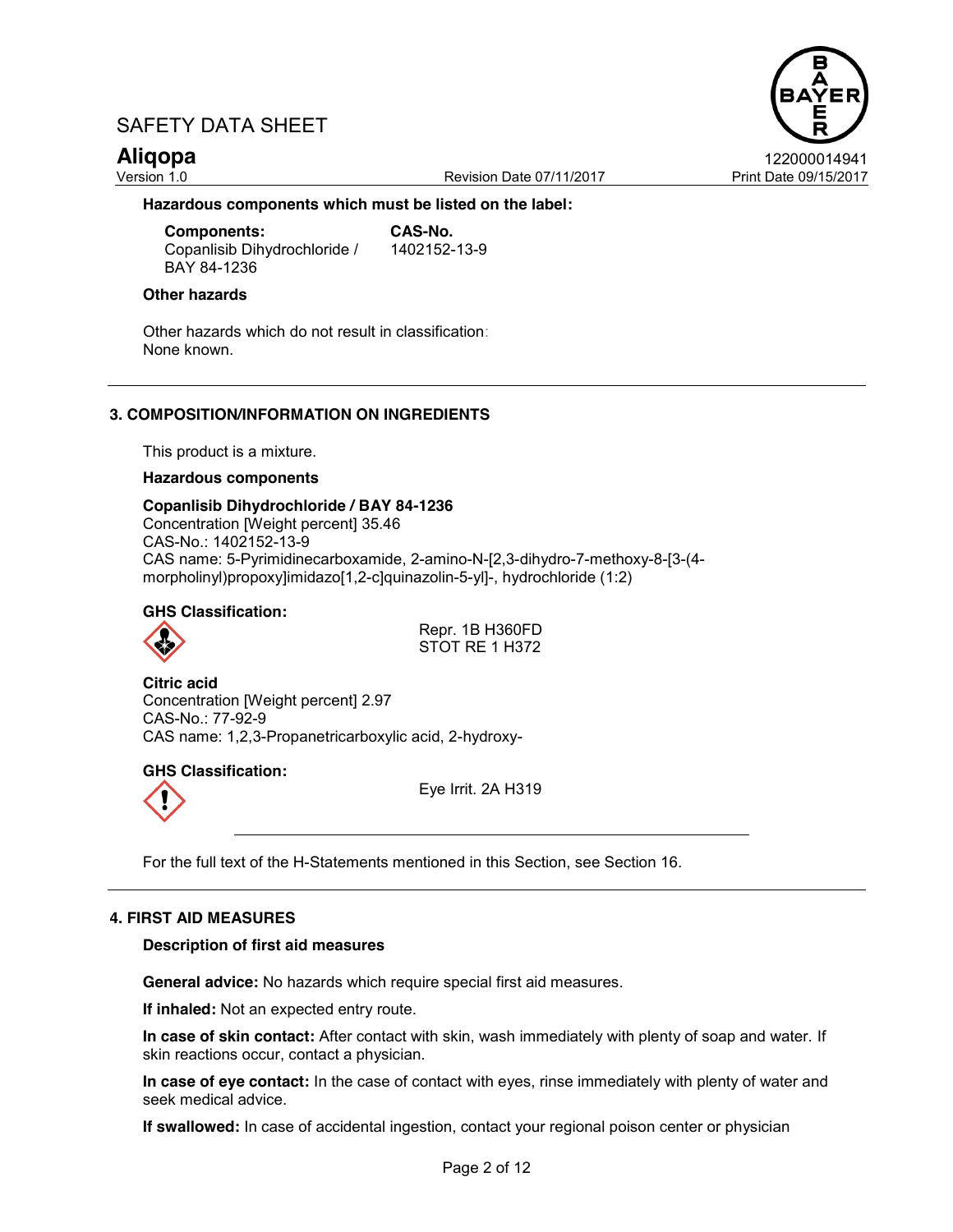

immediately.

#### **Most important acute symptoms/effects**

**Indication of any immediate medical attention and special treatment needed**

## **5. FIREFIGHTING MEASURES**

**Extinguishing media**

**Suitable extinguishing media:** Any

#### **Special hazards arising from the substance or mixture**

**Specific hazards during firefighting:** Fire may cause evolution of: Carbon monoxide (CO) Carbon dioxide (CO2)

**Further information:** Prevent fire extinguishing water from contaminating surface water or the ground water system.

#### **Advice for firefighters**

**Special protective equipment for firefighters:** In the event of fire, wear self-contained breathing apparatus. Use personal protective equipment.

#### **6. ACCIDENTAL RELEASE MEASURES**

#### **Personal precautions, protective equipment and emergency procedures**

Use personal protective equipment.

**Environmental precautions**

#### **Methods and materials for containment and cleaning up**

**Methods for cleaning up:** Contain spillage, and then collect with an electrically protected vacuum cleaner or by wet-brushing and place in container for disposal according to local regulations (see section 13).

#### **Reference to other sections**

**Additional advice:** Avoid dust formation.

#### **7. HANDLING AND STORAGE**

#### **Precautions for safe handling**

#### **Handling:**

Industrial uses Avoid dust formation. Only handle product with local exhaust ventilation. Avoid contact with skin, eyes and clothing.

No special protective measures against fire required.

#### **Conditions for safe storage, including any incompatibilities**

### **Specific end use(s)**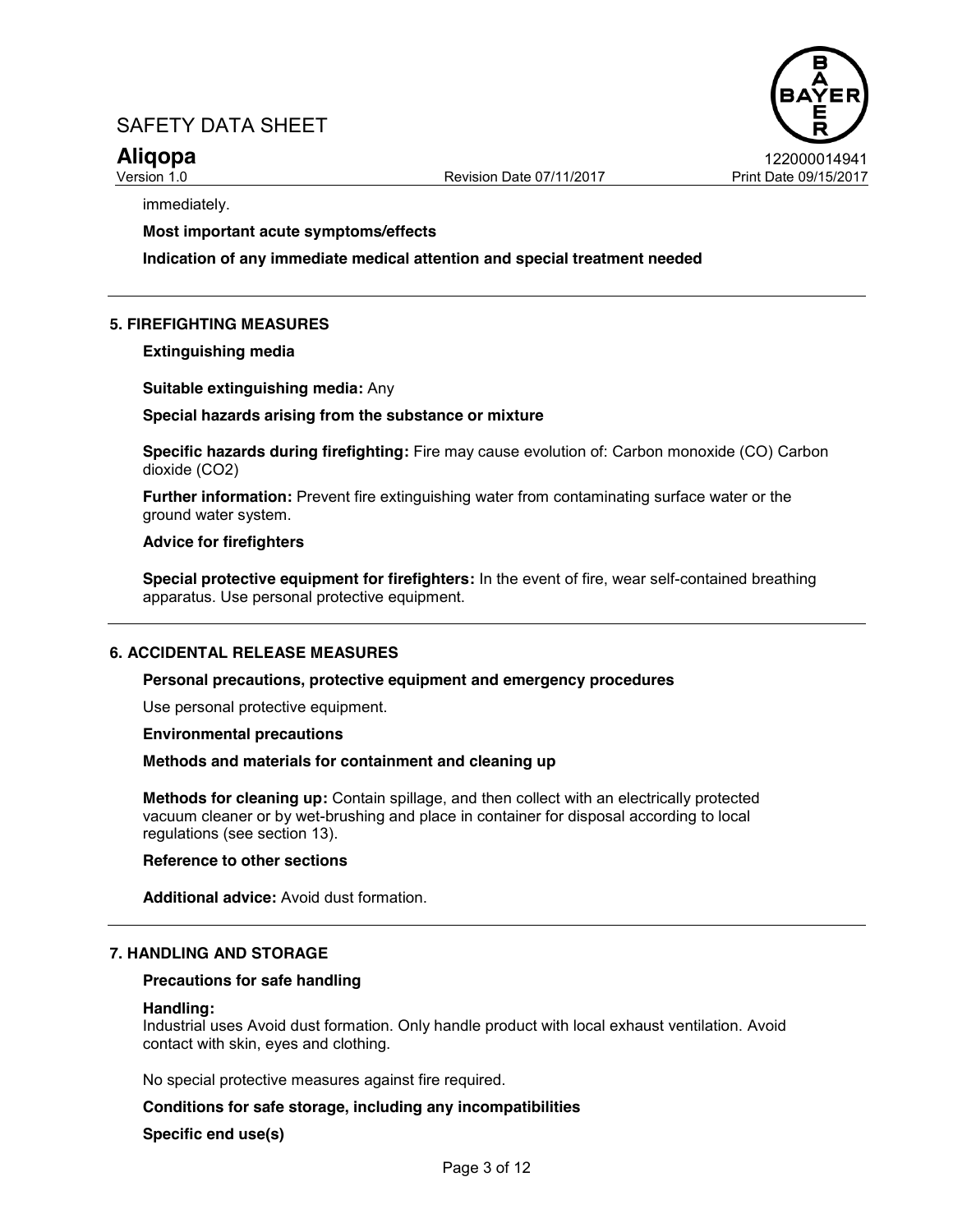Version 1.0 **Print Date 09/15/2017** Revision Date 07/11/2017 Print Date 09/15/2017



No statements available.

#### **8. EXPOSURE CONTROLS/PERSONAL PROTECTION Components with workplace control parameters**

Contains no substances with occupational exposure limit values.

### **Hazardous components without workplace control parameters**

| Components                   | CAS-No.     |
|------------------------------|-------------|
| Copanlisib Dihydrochloride / | 1402152-13- |
| BAY 84-1236                  | 9           |
| Citric acid                  | 77-92-9     |

# **Personal protective equipment**

| Respiratory protection      | ÷ | Recommended Filter type:<br><b>HEPA</b>                                                                                                                                                                                                                                                                                                                                                                                                      |
|-----------------------------|---|----------------------------------------------------------------------------------------------------------------------------------------------------------------------------------------------------------------------------------------------------------------------------------------------------------------------------------------------------------------------------------------------------------------------------------------------|
|                             |   | None required for consumer use of this product.                                                                                                                                                                                                                                                                                                                                                                                              |
| Hand protection<br>Material |   | Chemically resistant gloves.                                                                                                                                                                                                                                                                                                                                                                                                                 |
| <b>Remarks</b>              |   | None required for consumer use of this product.                                                                                                                                                                                                                                                                                                                                                                                              |
| Eye protection              |   | Safety glasses<br>None required for consumer use of this product.                                                                                                                                                                                                                                                                                                                                                                            |
| Protective measures         | ÷ | No special safety precautions are required during handling of<br>pharmaceuticals in their intended finished form (tablets or<br>liquid formulations) by chemists, the hospital's medical staff<br>or patients.<br>Wear suitable protective equipment.<br>For the intake of ready for use pharmaceutials or the external<br>use on the skin please read the label and the package leaflet.<br>Please consult label for end-user requirements. |

# **9. PHYSICAL AND CHEMICAL PROPERTIES**

## **Information on basic physical and chemical properties**

| Form:                        | solid                    |
|------------------------------|--------------------------|
| Colour:                      | No statements available. |
| Odour:                       | No statements available. |
| Melting point/range:         | No statements available. |
| Boiling point/boiling range: | No statements available. |
| Density:                     | No statements available. |
| Bulk density:                | No statements available. |
| Vapour pressure:             | No statements available. |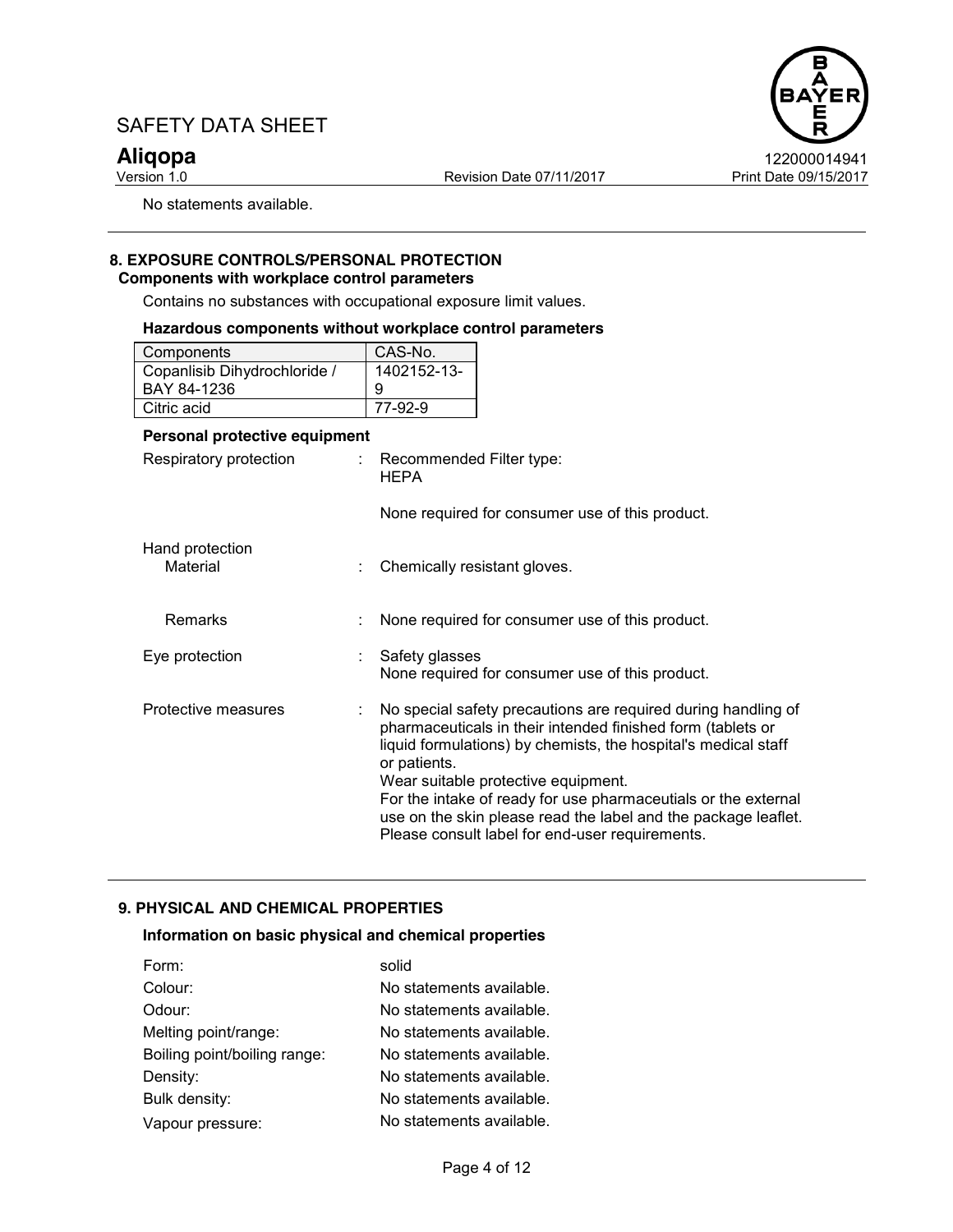

| <b>Revision Date 07/11/2017</b><br>Print Date 09/15/2017<br>Version 1.0 |                                   |              |
|-------------------------------------------------------------------------|-----------------------------------|--------------|
| Viscosity, dynamic:                                                     | No statements available.          |              |
| Viscosity, kinematic:                                                   | No statements available.          |              |
| Flow time:                                                              | No statements available.          |              |
| Surface tension:                                                        | No statements available.          |              |
| Water solubility:                                                       | No statements available.          |              |
| Solubility(ies):                                                        | No statements available.          |              |
| pH:                                                                     | No statements available.          |              |
| Corrosive to metal:                                                     | No statements available.          |              |
| Partition coefficient<br>(n-octanol/water):                             | Citric acid<br>$log$ Pow: $-1.61$ | experimental |
| Flash point:                                                            | Not applicable                    |              |
| Inflammability (solid, gaseous):                                        | No statements available.          |              |
| Explosion limits:                                                       | No statements available.          |              |
|                                                                         |                                   |              |

### **Other information**

Miscibility with water: Not applicable

## **10. STABILITY AND REACTIVITY**

**Reactivity** No statements available.

**Reactions with water / air:** No statements available.

**Ignition temperature:**  No statements available.

#### **Burning number:**  No statements available.

**Chemical stability**

No statements available.

**Thermal decomposition:**  No data available

**Dust explosion characteristic number:** No statements available.

#### **Dust explosion class:**

No data available

**Impact sensitivity:** 

No data available

#### **Hazardous reactions:**

No data available

#### **Explosive properties:**

No statements available.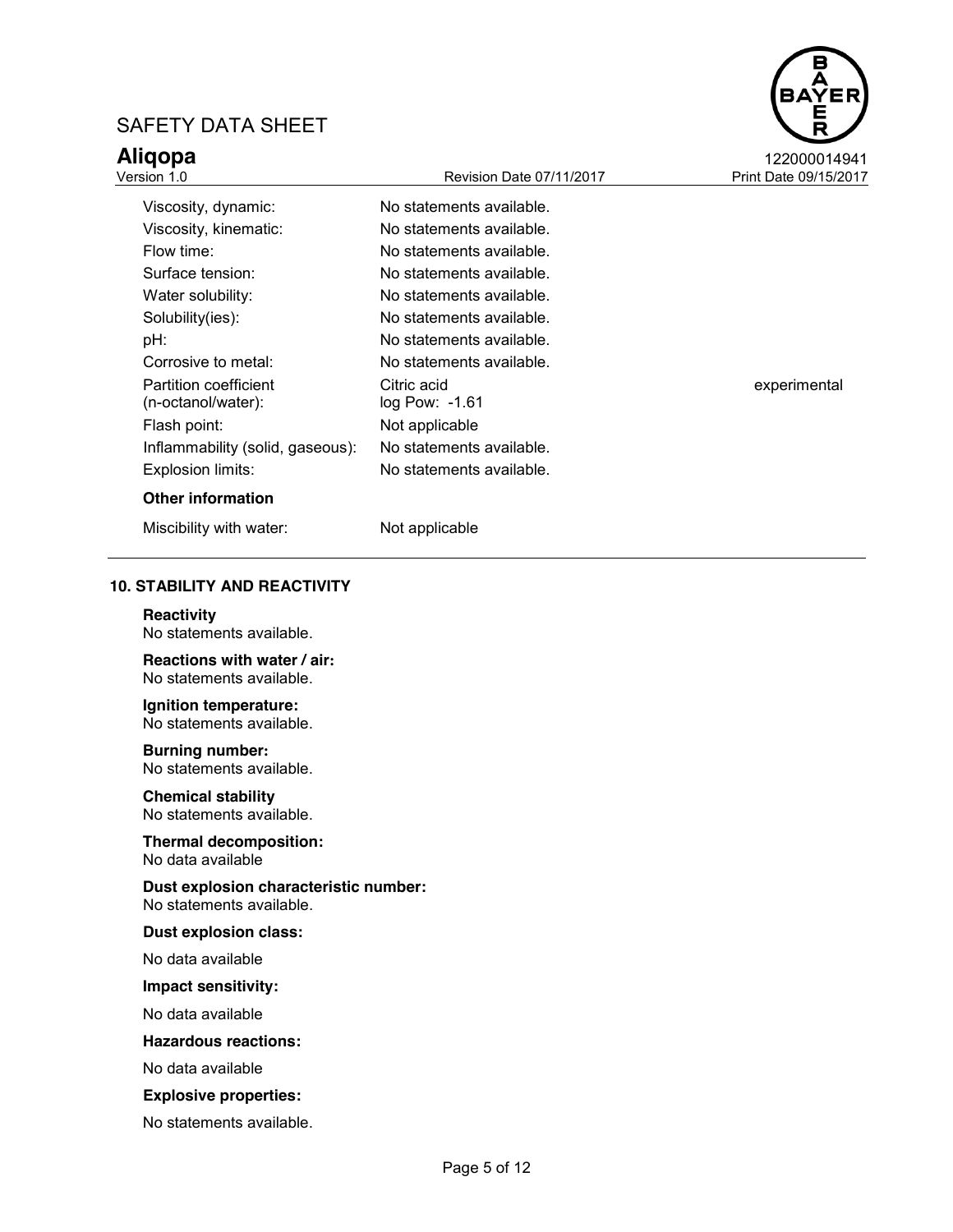

#### **Possibility of hazardous reactions**

**deflagration ability:**  No statements available.

**Smoldering combustion:**  No statements available.

**Conditions to avoid** No data available

**Minimum ignition energy:**  No data available

# **Oxidizing properties:**

No statements available.

#### **Incompatible materials**

**Materials to avoid:**  Oxidizing agents

**Hazardous decomposition products** Carbon monoxide (CO), Carbon dioxide (CO2)

## **11. TOXICOLOGICAL INFORMATION**

#### **Acute toxicity**

|  | Product. |  |
|--|----------|--|
|  |          |  |

| Acute oral toxicity   | : Acute toxicity estimate $(ATE)$ : > 5,000 mg/kg<br>Method: Calculation method           |
|-----------------------|-------------------------------------------------------------------------------------------|
| Acute dermal toxicity | $\therefore$ Acute toxicity estimate (ATE): $>$ 5,000 mg/kg<br>Method: Calculation method |

#### **Components:**

## **Copanlisib Dihydrochloride / BAY 84-1236:**

| Acute toxicity (other routes of :<br>administration) | 30 mg/kg<br>Application Route: intravenous<br>Method: expert opinion<br>Test substance: argument by analogy<br>Remarks: Single administration did lead to fatalities. |
|------------------------------------------------------|-----------------------------------------------------------------------------------------------------------------------------------------------------------------------|
| Citric acid:<br>Acute oral toxicity                  | LD50 (Rat): 3,000 mg/kg                                                                                                                                               |
| Acute dermal toxicity                                | LD50 (Rat): > 2,000 mg/kg<br>Method: OECD 402<br>GLP: yes                                                                                                             |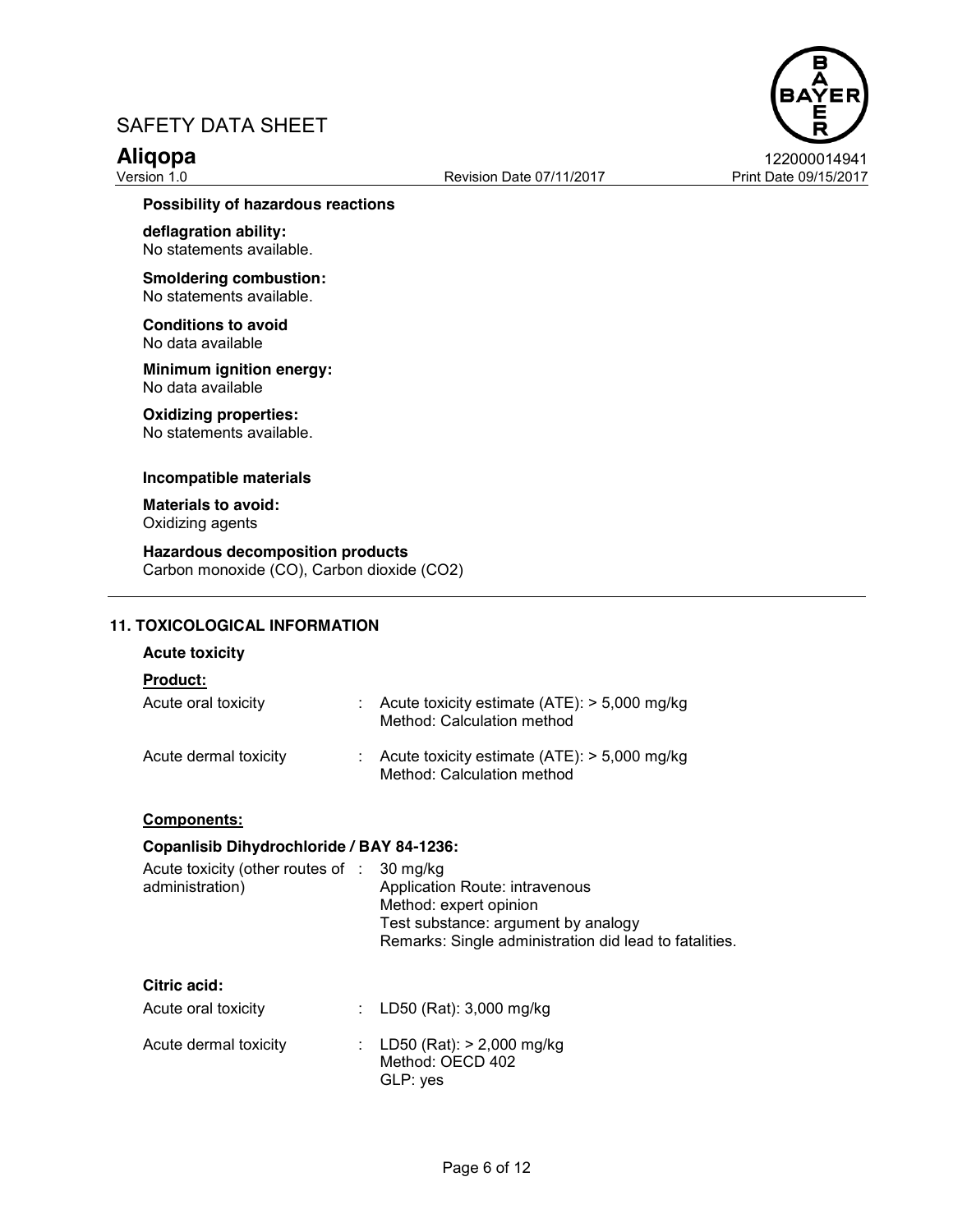Revision Date 07/11/2017 Print Date 09/15/2017



### **Skin corrosion/irritation**

# **Components:**

# **Citric acid:**

Species: Rabbit Exposure time: 72 h Method: OECD 404 Result: Mild skin irritation

## **Serious eye damage/eye irritation**

#### **Components:**

# **Citric acid:**

Species: Rabbit Result: Eye irritation Exposure time: 72 h Assessment: Causes serious eye irritation. Method: OECD 405

## **Respiratory or skin sensitisation**

## **Components:**

#### **Citric acid:**

Assessment: Causes serious eye irritation., May be harmful if swallowed., May be harmful in contact with skin.

#### **Germ cell mutagenicity**

## **Components:**

### **Copanlisib Dihydrochloride / BAY 84-1236:**

| Genotoxicity in vitro | Test Type: Mouse lymphoma assay<br>Method: expert opinion<br>Result: No indication of clastogenic effects.<br>Test substance: argument by analogy             |
|-----------------------|---------------------------------------------------------------------------------------------------------------------------------------------------------------|
|                       | Test Type: Micronucleus test<br>Method: expert opinion<br>Result: No evidence of a genotoxic effect.<br>Test substance: argument by analogy                   |
| Genotoxicity in vivo  | Test Type: Micronucleus test<br>Species: Mouse<br>Method: expert opinion<br>Result: No evidence of a genotoxic effect.<br>Test substance: argument by analogy |
| Citric acid:          |                                                                                                                                                               |
| Genotoxicity in vitro | Test Type: Ames test                                                                                                                                          |

# Page 7 of 12

Result: negative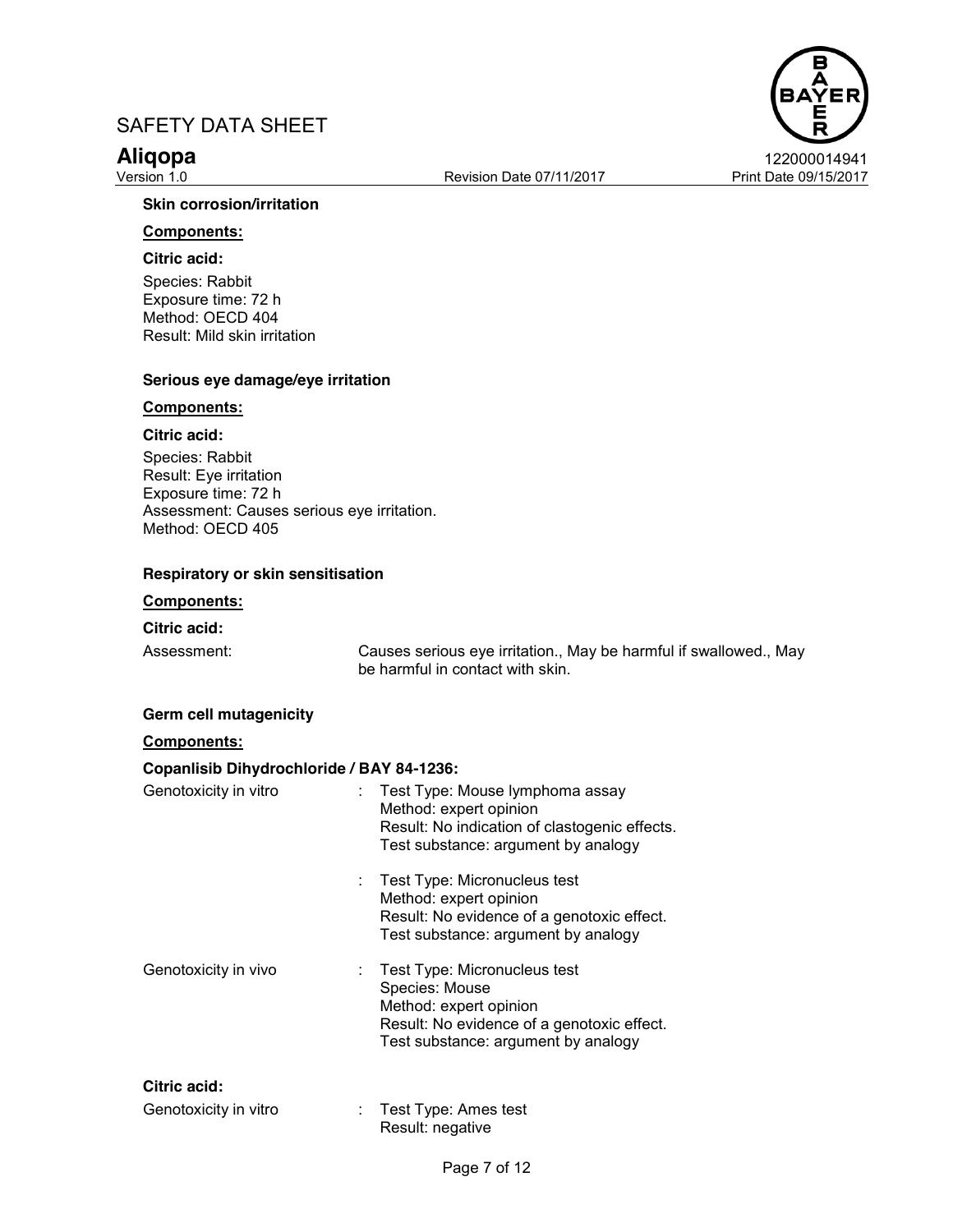



| Carcinogenicity              |                                                                                                                                                               |
|------------------------------|---------------------------------------------------------------------------------------------------------------------------------------------------------------|
| <b>IARC</b>                  | No component of this product present at levels greater than or<br>equal to 0.1% is identified as probable, possible or confirmed<br>human carcinogen by IARC. |
| <b>OSHA</b>                  | No component of this product present at levels greater than or<br>equal to 0.1% is on OSHA's list of regulated carcinogens.                                   |
| <b>NTP</b>                   | No component of this product present at levels greater than or<br>equal to 0.1% is identified as a known or anticipated carcinogen<br>by NTP.                 |
| <b>Reproductive toxicity</b> |                                                                                                                                                               |

# **Components:**

### **Copanlisib Dihydrochloride / BAY 84-1236:**

| - Reproductive toxicity | Clear evidence of adverse effects on development, based on  |
|-------------------------|-------------------------------------------------------------|
| Assessment              | animal experiments., Clear evidence of adverse effects on   |
|                         | sexual function and fertility, based on animal experiments. |

### **STOT - repeated exposure**

#### **Components:**

#### **Copanlisib Dihydrochloride / BAY 84-1236:**

Assessment: Causes damage to organs through prolonged or repeated exposure.

#### **Repeated dose toxicity**

### **Components:**

## **Copanlisib Dihydrochloride / BAY 84-1236:**

Species: Rat NOAEL: < 0.6 mg/kg Application Route: intravenous Exposure time: 21 days Number of exposures: Once weekly Method: expert opinion Test substance: argument by analogy Target Organs: Kidney, Liver, Haematopoietic system, Bone, Teeth

Species: Dog NOAEL: < 0.2 mg/kg Application Route: intravenous Exposure time: 21 days Number of exposures: Once weekly Test substance: argument by analogy Target Organs: Gastro-intestinal system, Blood pressure, Glucose Metabolism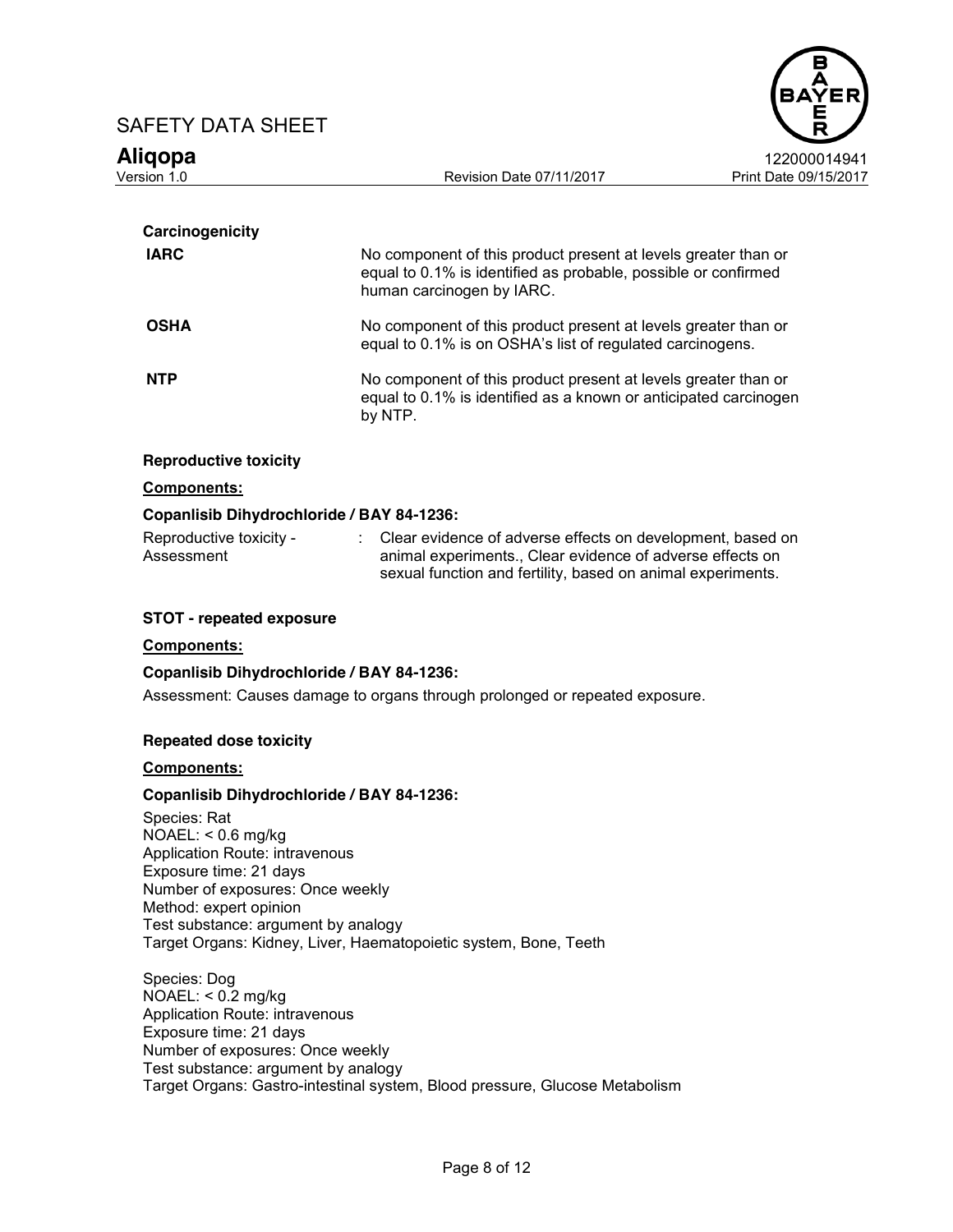



| <b>Citric acid:</b>                              |   |                                                                                                             |
|--------------------------------------------------|---|-------------------------------------------------------------------------------------------------------------|
| Repeated dose toxicity -<br>Assessment           |   | : Causes serious eye irritation., May be harmful if swallowed.,<br>May be harmful in contact with skin.     |
| <b>12. ECOLOGICAL INFORMATION</b>                |   |                                                                                                             |
| <b>Ecotoxicity</b>                               |   |                                                                                                             |
| Components:                                      |   |                                                                                                             |
| Citric acid:                                     |   |                                                                                                             |
| Toxicity to bacteria                             |   | : EC0 (Bacteria): 10,000 mg/l<br>Method: DIN 38412                                                          |
| <b>Ecotoxicology Assessment</b>                  |   |                                                                                                             |
| Acute aquatic toxicity                           | ÷ | This product has no known ecotoxicological effects.                                                         |
| Persistence and degradability                    |   |                                                                                                             |
| Components:                                      |   |                                                                                                             |
| Copanlisib Dihydrochloride / BAY 84-1236:        |   |                                                                                                             |
| Stability in water                               |   | Test Type: Hydrolysis<br>Degradation half life: > 365 d pH: 4<br>Method: Directive 67/548/EEC, Annex V, C.7 |
|                                                  |   | Degradation half life: 121 d pH: 7<br>Method: Directive 67/548/EEC, Annex V, C.7                            |
|                                                  |   | Degradation half life: 85 d pH: 9<br>Method: Directive 67/548/EEC, Annex V, C.7                             |
| <b>Citric acid:</b>                              |   |                                                                                                             |
| Biodegradability                                 |   | Result: Readily biodegradable.<br>Biodegradation: 98 %<br>Exposure time: 2 d<br>Method: OECD 302B           |
| <b>Biochemical Oxygen</b><br>Demand (BOD)        |   | 575 - 675 mg/g                                                                                              |
| Chemical Oxygen Demand : 700 - 800 mg/g<br>(COD) |   |                                                                                                             |
| <b>Bioaccumulative potential</b>                 |   |                                                                                                             |
| Components:                                      |   |                                                                                                             |
| <b>Citric acid:</b>                              |   |                                                                                                             |
| <b>Bioaccumulation</b>                           |   | Remarks: Does not bioaccumulate.                                                                            |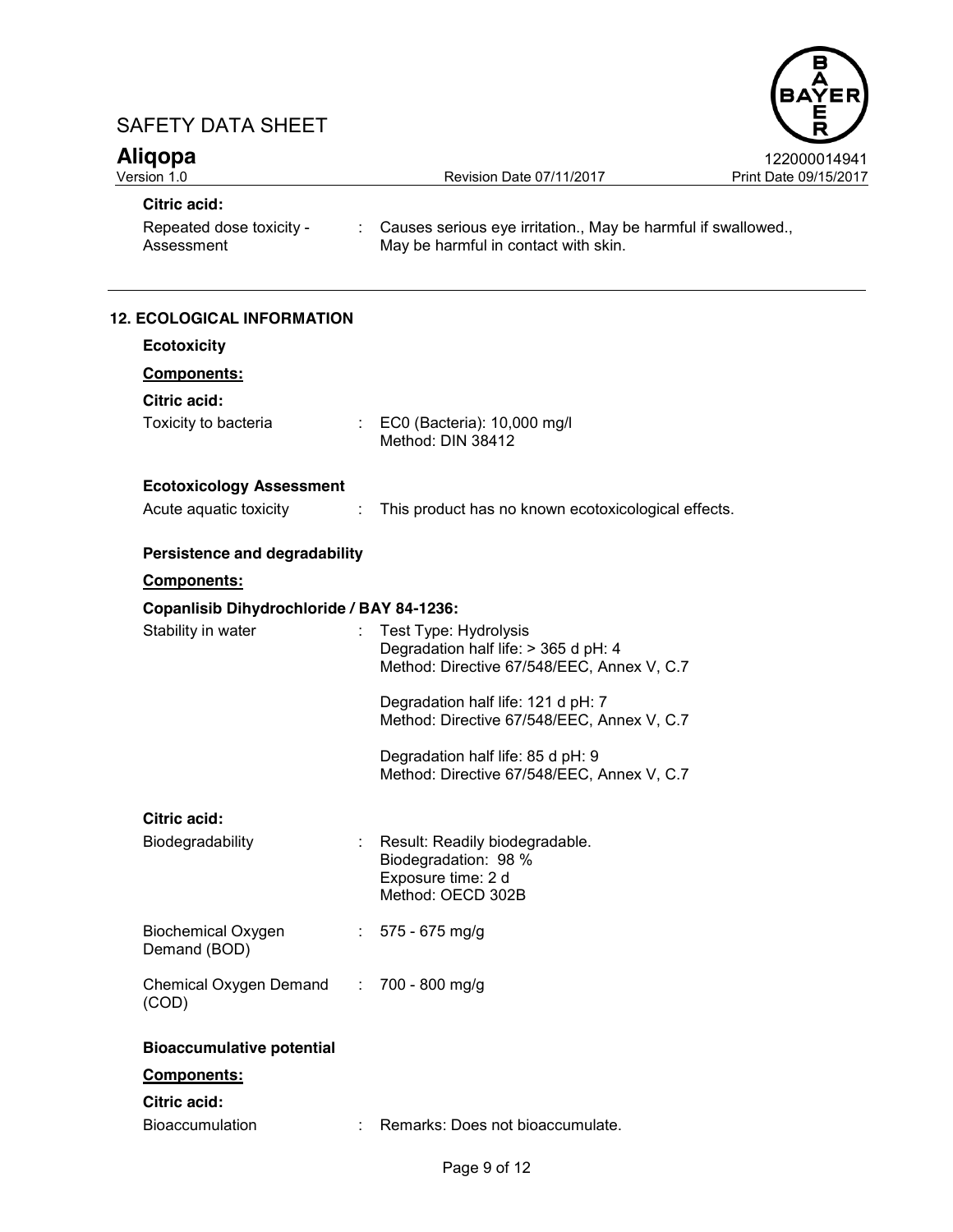



| <b>Aligopa</b><br>Version 1.0                |                               | Revision Date 07/11/2017                                                                                                                                                                                      | 122000014941<br>Print Date 09/15/2017 |
|----------------------------------------------|-------------------------------|---------------------------------------------------------------------------------------------------------------------------------------------------------------------------------------------------------------|---------------------------------------|
| Partition coefficient: n-<br>octanol/water   | $\mathcal{L}^{\mathcal{L}}$ . | $log$ Pow: $-1.61$<br>Method: experimental                                                                                                                                                                    |                                       |
| <b>Mobility in soil</b><br>No data available |                               |                                                                                                                                                                                                               |                                       |
| Other adverse effects                        |                               |                                                                                                                                                                                                               |                                       |
| <b>Product:</b>                              |                               |                                                                                                                                                                                                               |                                       |
| Results of PBT and vPvB<br>assessment        |                               | : This substance/mixture contains no components considered<br>to be either persistent, bioaccumulative and toxic (PBT), or<br>very persistent and very bioaccumulative (vPvB) at levels of<br>0.1% or higher. |                                       |
| Additional ecological<br>information         |                               | : Do not allow to enter surface waters or groundwater.                                                                                                                                                        |                                       |

# **13. DISPOSAL CONSIDERATIONS**

| <b>Disposal methods</b><br>Waste from residues |  | If discarded in its purchased form, this product would not be a<br>hazardous waste either by listing or by characteristic.                                                                                                                           |
|------------------------------------------------|--|------------------------------------------------------------------------------------------------------------------------------------------------------------------------------------------------------------------------------------------------------|
|                                                |  | However, under RCRA, it is the responsibility of the product<br>user to determine at the time of disposal, whether a material<br>containing the product or derived from the product should be<br>classified as a hazardous waste. (40 CFR 261.20-24) |

# **14. TRANSPORT INFORMATION**

**US Land transport (CFR) non-regulated**

**Sea transport (IMDG) non-regulated**

**Air transport (IATA) non-regulated**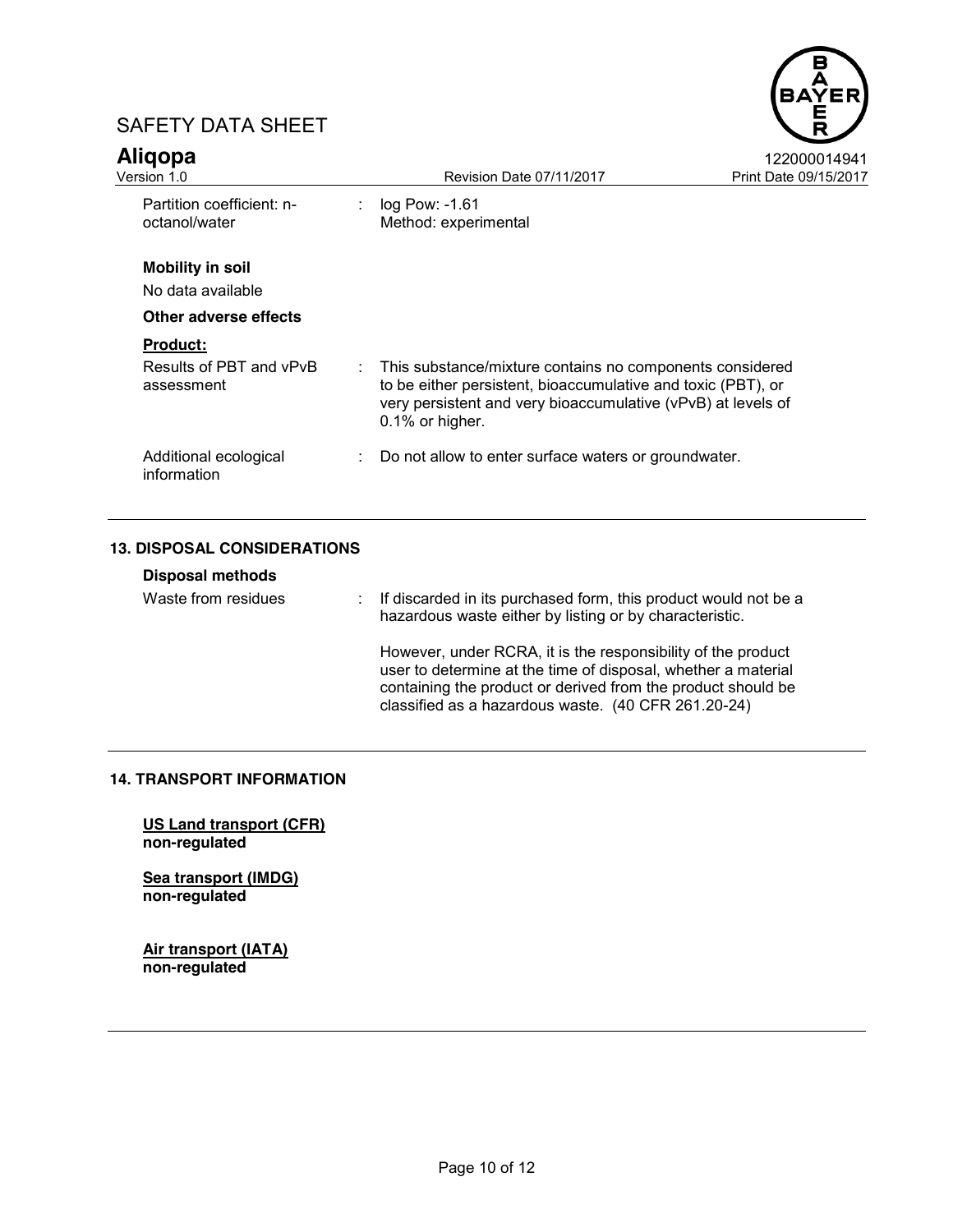



## **15. REGULATORY INFORMATION**

# **EPCRA - Emergency Planning and Community Right-to-Know Act CERCLA Reportable Quantity** This material does not contain any components with a CERCLA RQ. **SARA 304 Extremely Hazardous Substances Reportable Quantity** This material does not contain any components with a section 304 EHS RQ. **SARA 311/312 Hazards** : Chronic Health Hazard **SARA 302** : This material does not contain any components with a section 302 EHS TPQ.

**SARA 313** : This material does not contain any chemical components with known CAS numbers that exceed the threshold (De Minimis) reporting levels established by SARA Title III, Section 313.

# **US State Regulations**

# **Massachusetts Right To Know**

No components are subject to the Massachusetts Right to Know Act.

### **New York City Hazardous Substances**

|                     | No components listed on the New York City Hazardous<br>Substances List                                                                         |
|---------------------|------------------------------------------------------------------------------------------------------------------------------------------------|
| California Prop. 65 | This product does not contain any chemicals known to State<br>of California to cause cancer, birth defects, or any other<br>reproductive harm. |
|                     |                                                                                                                                                |

# **The components of this product are reported in the following inventories:**

| <b>TSCA</b> | Not On TSCA Inventory                    |
|-------------|------------------------------------------|
|             | Copanlisib Dihydrochloride / BAY 84-1236 |

#### **TSCA list**

No substances are subject to a Significant New Use Rule.

No substances are subject to TSCA 12(b) export notification requirements.

## **16. OTHER INFORMATION**

|                  | Full text of H-Statements mentioned in chapters 2 and 3         |
|------------------|-----------------------------------------------------------------|
| H <sub>319</sub> | Causes serious eve irritation.                                  |
| <b>H360FD</b>    | May damage fertility. May damage the unborn child.              |
| H372             | Causes damage to organs through prolonged or repeated exposure. |

#### **Further information**